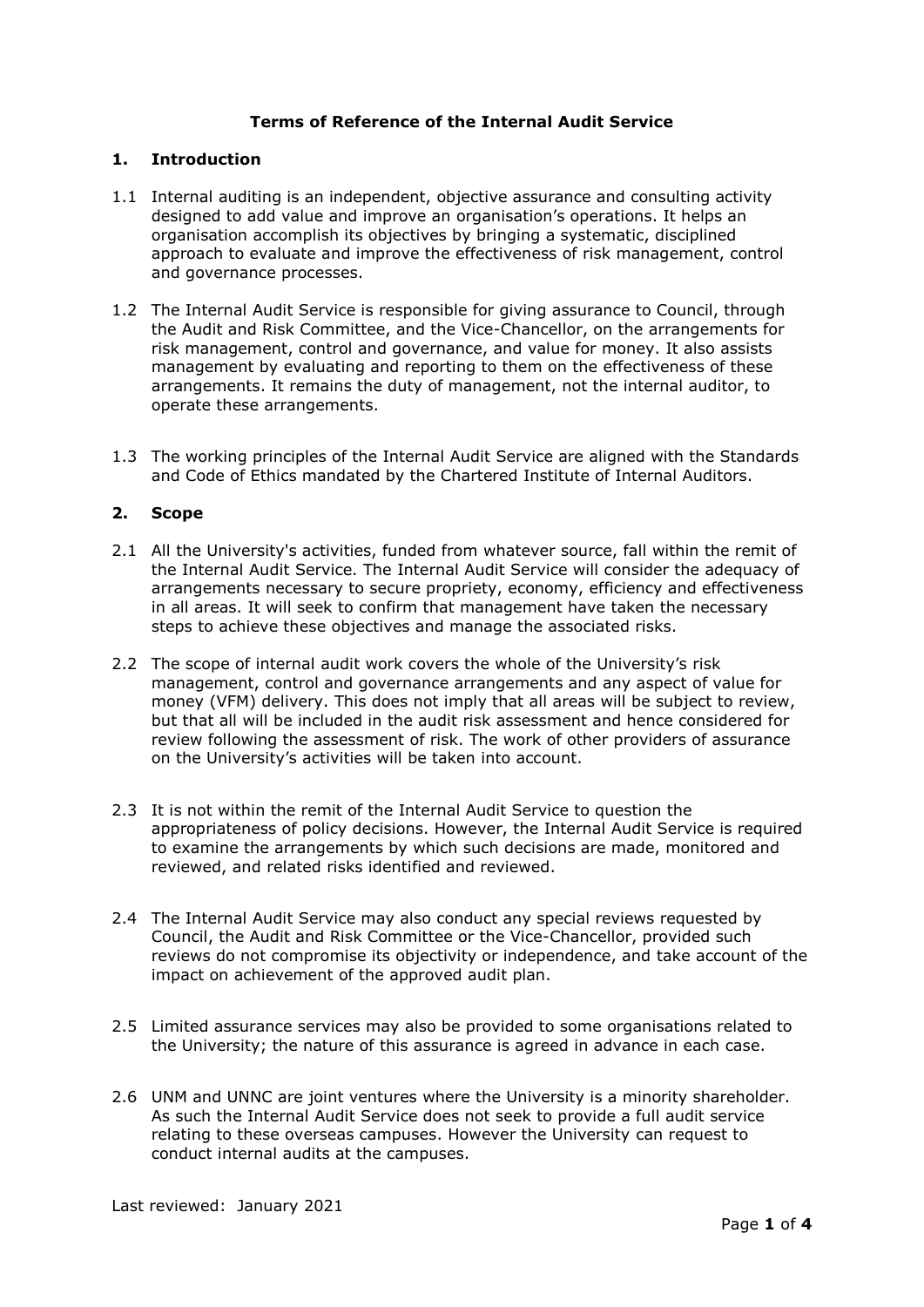## **3. Responsibilities**

- 3.1 The Director of Internal Audit is required to give an annual opinion to Council and the Vice-Chancellor, through the Audit and Risk Committee, on the adequacy and effectiveness of the arrangements for risk management, control and governance (including information technology governance and ethics-related activities); and for economy, efficiency and effectiveness (value for money) within the University; and the extent to which Council can rely on these. The Director of Internal Audit should also comment on other activities for which Council is responsible, and to which the Internal Audit Service has access.
- 3.2 To provide the required assurance, the Internal Audit Service will undertake a programme of assurance or consulting work, based on a strategy authorised by Council on the advice of the Audit and Risk Committee. The programme will evaluate the arrangements in place to:
- (a) establish and monitor the achievement of organisational objectives
- (b) identify, assess and manage risks to those objectives
- (c) advise on, formulate and evaluate policy within the responsibilities of the Vice-Chancellor
- (d) ensure compliance with policies, laws and regulations
- (e) ascertain the integrity and reliability of financial and other information provided to management and stakeholders, including that used in decision making
- (f) ascertain that systems of control are laid down and operate to promote the economic, efficient and effective use of resources and to safeguard assets
- (g) manage fraud risk.

### **4. Standards and approach**

- 4.1 The Internal Audit Service's work will be performed with due professional care and ethical standards, in line with a documented principles-based approach. It will comply with the Chartered Institute of Internal Auditors' International Professional Practices Framework, and also with any relevant requirements of the Office for Students.
- 4.2 To achieve its objectives the Internal Audit Service will develop and implement an audit strategy that assesses the University's arrangements for risk management, control and governance and for achieving value for money.
- 4.3 The Director of Internal Audit will implement measures to monitor the effectiveness of the service and compliance with standards, through a Quality Assurance and Improvement Programme (QAIP). The Audit and Risk Committee will consider and approve these performance measures and may also seek an independent assessment of the Internal Audit Service's effectiveness.
- 4.4 The Internal Audit Service will handle and retain information in line with the University's data handling standards.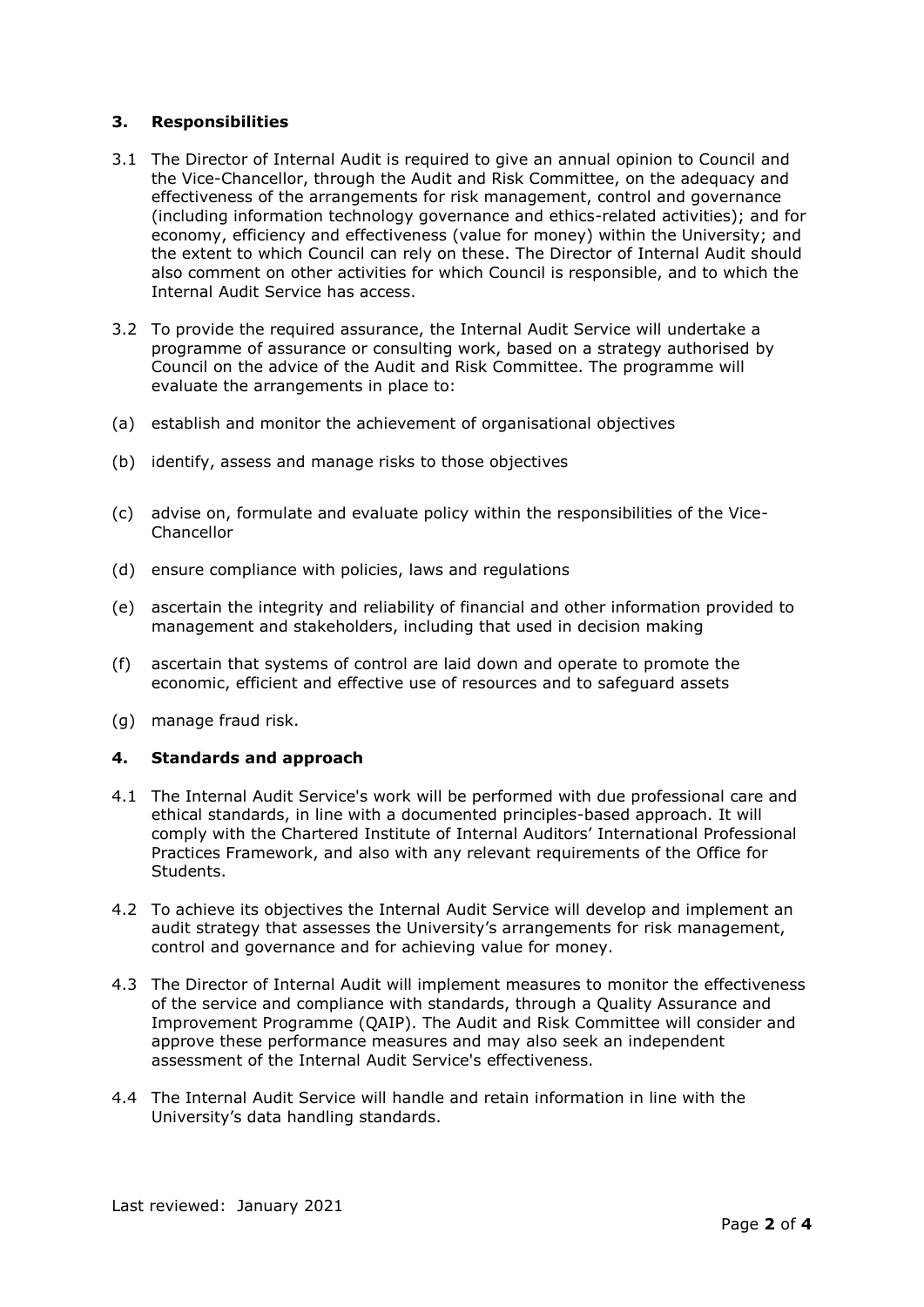# **5. Independence**

- 5.1 The Internal Audit Service has no executive role, nor does it have any responsibility for the development, implementation or operation of systems. However, it may provide independent and objective advice on risk management, control and governance, value for money and related matters, subject to resource constraints.
- 5.2 For day to day administrative purposes, the Director of Internal Audit reports to the Chief Financial Officer. The Director of Internal Audit shall have right of direct access to the Vice-Chancellor.
- 5.3 The Internal Audit Service should be free from interference in determining the scope of auditing, performing work and communicating results. Any such interference should be disclosed to Council.
- 5.4 Within the University, responsibility for risk management, control and governance arrangements and the achievement of value for money rests with Council and management, who should ensure that appropriate and adequate arrangements exist without reliance on the University's Internal Audit Service. To preserve the objectivity of the internal auditors' professional judgement, it is for management to determine whether or not to accept audit recommendations, to recognise and accept the risks of not taking action, and to implement recommendations.

# **6. Rights of access**

The Internal Audit Service has rights of access to all the University's records, information and assets which it considers necessary to fulfil its responsibilities. Rights of access to other bodies funded by the University should be set out in the conditions of funding.

The Director of Internal Audit has a right of direct access to the Chair of Council, the Chair of the Audit and Risk Committee and the Vice-Chancellor.

The Director of Internal Audit controls access to Internal Audit Service reports and records, and will give appropriate consideration (in liaison with other senior managers or Legal Counsel if appropriate) to requests for access from the external auditors; the Office for Students or other funding bodies and the police (in the case of investigations) for access to any information, files or working papers obtained or prepared during Internal Audit Service work that they need to discharge their responsibilities.

### **7. Relationships with other assurance providers**

The Internal Audit Service will liaise with other assurance providers internally and externally, including the in-country audit providers for UNM and UNNC, to optimise the assurance provided to the University.

## **8. Reporting**

8.1 The Director of Internal Audit must submit an annual report to Council and the Vice-Chancellor through the Audit and Risk Committee. The report must relate to the University's financial year, and include any significant issues up to the date of preparing the report which affect the opinion. The report should give an opinion on